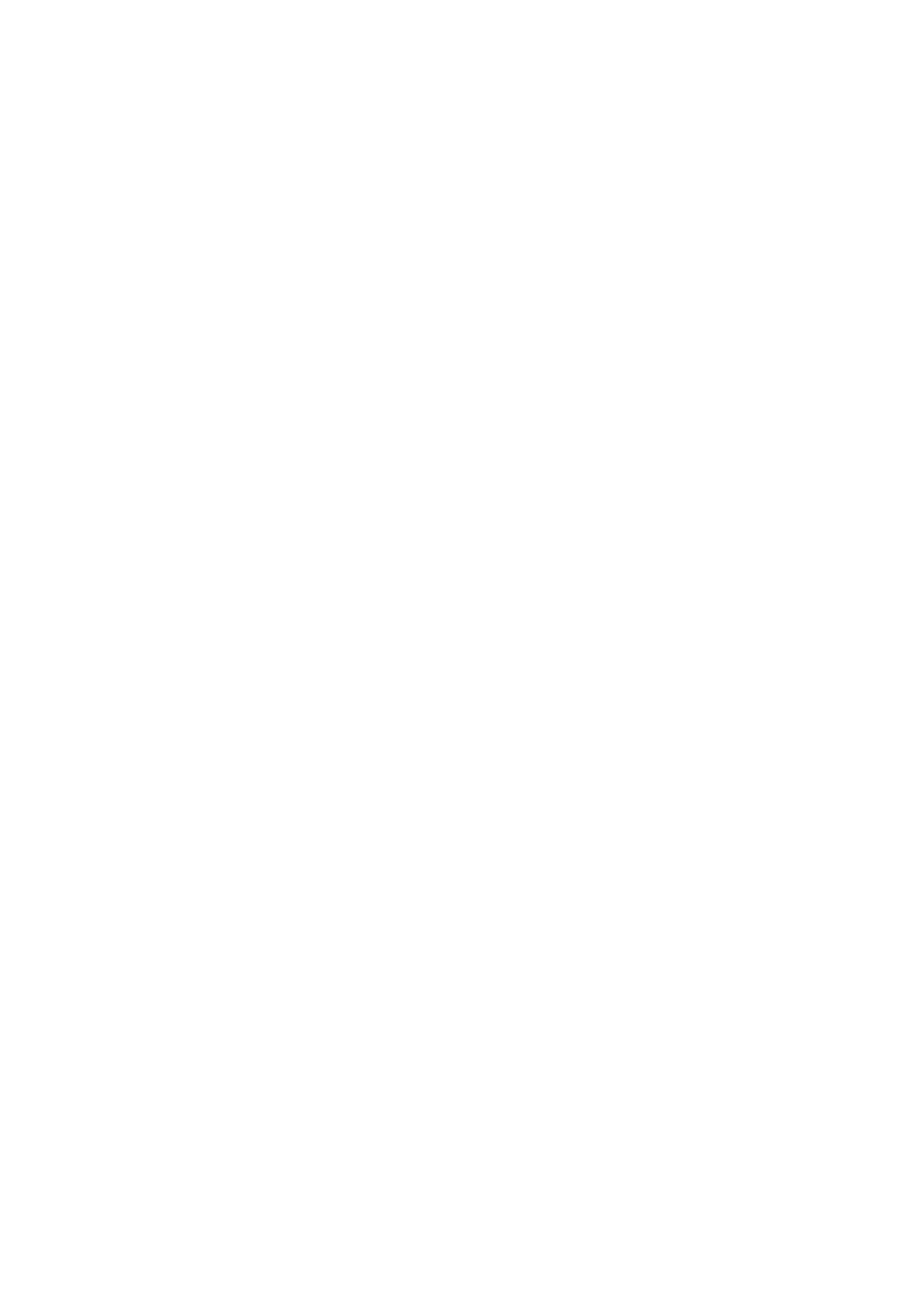#### **As corporate parents Sacred Heart Catholic Primary School is committed to do all that we can to promote the educational achievement & well-being of children in care (CiC)**

**Our designated members of staff for children in care are:** Mark Cooper and Sally Robertshaw

#### **Our designated governor for children in care is:** Caroline Rayner

This policy describes our approach to meeting the requirements set out in the Statutory Guidance of Section 52 of the Children Act 2004 (Duty on Local Authorities to Promote the Educational Achievement of Looked After Children); Care Matters: Time for Change 2007 Guidance (Chapter 4 "A First Class Education"). The Children & Young person's Act 2008 (Duty on Schools to appoint a Designated Teacher for Children in Care).

The definition of who qualifies as a child in care is outlined in Appendix 1

In line with our school ethos and principles, and our commitment to the Corporate Parenting role of being a 'good parent', our policy is to identify specific roles & responsibilities within school to promote the learning, progress & well being of children in care.

The school recognises that the provisions outlined in this policy must be in place regardless of whether there are any Children in Care currently on the school roll. (*see Appendix 2 - Roles and Responsibilities; 'Rationale')* 

This policy was developed with in Partnership with Peterborough Children's Services Virtual School for Children in Care (VSCiC).*(see Appendix 3)*

#### **1. Governing Body and School commitment to enhanced support for CiC**

The Governing Body recognises that it is the corporate parent (any and all adults working for the Council or a school) that has responsibility and accountability for the wellbeing and future prospects of looked after children in their care. A good corporate parent is expected to offer and expect everything that a good parent would.

We recognise that entering care represents a significant often negative change in a child's life. At this stage the State takes on an immense responsibility for these children by agreeing to undertake the parental role on a day to day basis. That means that all those working for the State at a local level in this school should demand no less for each child in care than they would for their own children.

- The Governing Body and School will ensure that high quality learning opportunities & education are provided for all our pupils
- We will ensure equality of access to opportunities & learning outcomes for all
- We aim to support all pupils in achieving across all aspects of the wider curriculum, whatever their background or circumstances.
- We recognise that Children in Care can be especially vulnerable & are sometimes 'at risk' of failure in the learning context.

Therefore, with specific reference to this cohort of children we will strive to achieve the following aims: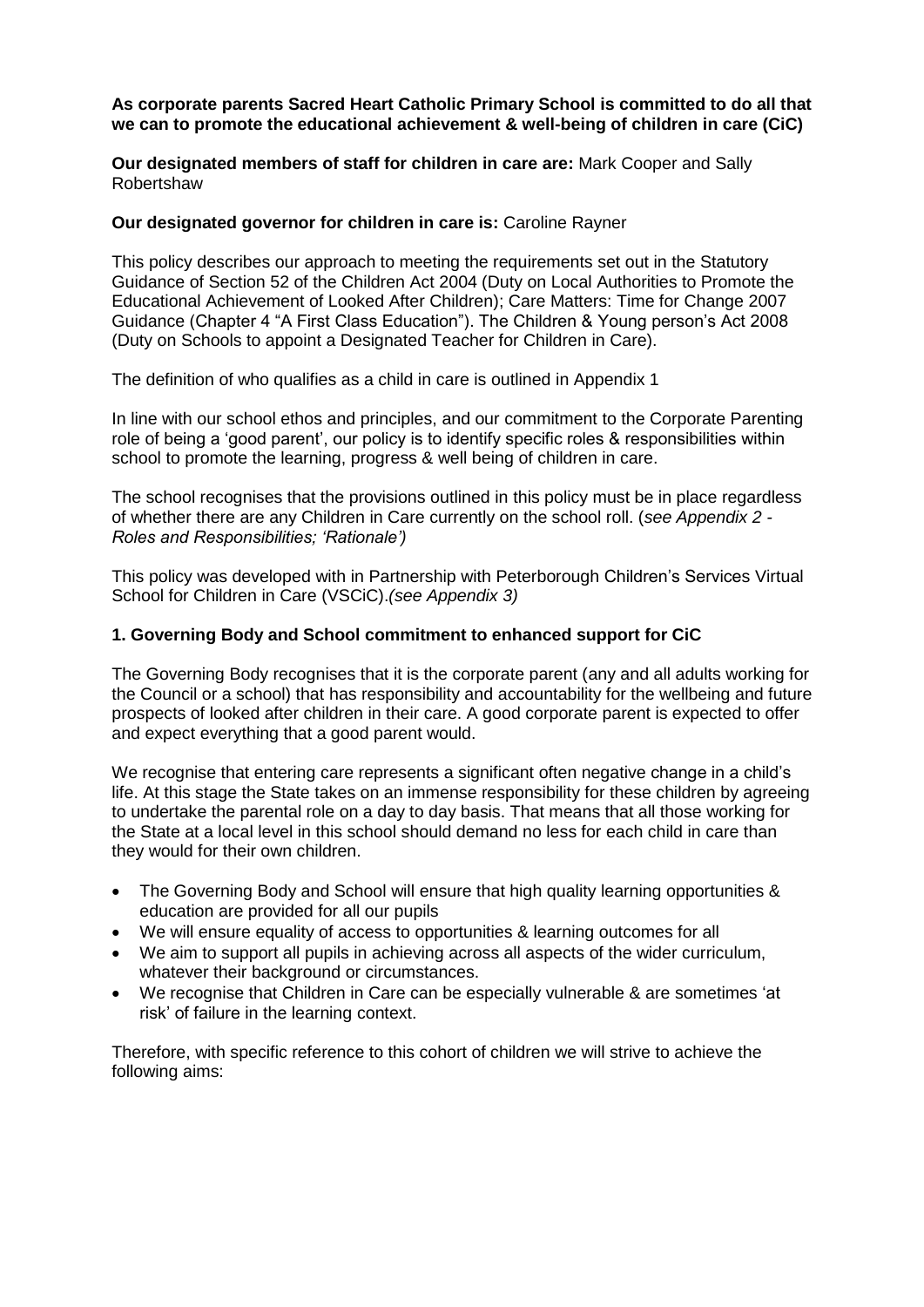## **2. Aims for our Looked After Learners**

Our aims in supporting Looked After learners in School are to:

- ensure all school policies & procedures are followed sensitively for CiC
- ensure that all CiC have access to a broad, balanced & stimulating curriculum
- subscribe to Peterborough City Council's Promise (Appendix 4, Summary of Promise) to its children in care to always promote their individual needs at all times
- provide personalised learning & curriculum appropriate to needs and ability
- support and monitor social progress; ensuring key adults prioritise respectful and responsive relationship building with individual children & provide appropriate support for social development within the peer group)
- ensure that wherever possible CiC receive a full 25 hours of education each week.
- ensure that the additional and targeted funding that children in care are entitled to (Pupil Premium or Post 16 Bursary) is used to its fullest extent to promote the educational achievement of the individual children for whom it is intended.
- ensure that CiC pupils take as full a part as possible in all school activities and strive to reduce and eliminate any barriers that may stop them from taking part
- ensure that Carers, Social Workers & Parents (as appropriate) of Children in Care are involved and kept fully informed of their child's progress and attainment
- ensure that wherever possible pupils in care are involved in decisions affecting their learning, the plans for progress and future provision
- ensure that success is appropriately recognised, reinforced and celebrated
- ensure that any emerging concerns are followed up in a timely way with skill and sensitivity (e.g. changes in patterns of behaviour & attendance)
- liaise and cooperate with appropriate partners to ensure that all plans complement and support the promotion of the educational achievement and well being of CiC.

## **3. Admissions to Our School**

- The Governing Body supports Peterborough City Council's approach to admissions giving Children in Care the highest priority for admission to the best school to meet their individual needs whenever point in their school career they are required to change schools
- Our school will ensure Roman Catholic Children in Care are named as first priority within our school written admissions criteria. Non Roman Catholic Children in Care will have the next highest priority for admission after baptised Roman Catholics.
- Sometimes care placement changes lead to CiC entering school mid-term or mid year if this is thought to be in the best interests of the child. This school will ensure that in these circumstances CiC will be admitted to the school without any delay, even if this would mean that this would increase class sizes above the recommended maximum. As necessary, we will give a positive welcome, plan entry, offer additional support and preentry visits to help pupil's settle in school.

## **4. Inclusion and Allocation of Resources**

- Our policy recognises that all pupils are entitled to a balanced, broadly based, and stimulating curriculum & learning programme
- For Children in Care there can often be a need to develop additional learning opportunities emphasising personalised planning & inclusive approaches
- The Governing Body will ensure our school makes all appropriate learning provision for CiC pupils. Resources are allocated to support CiC in line with this policy and with our wider school teaching & learning policies and good practice.
- The school will insure that a Home to School agreement is signed by the primary carer and a copy is sent to the CiC's Social Worker.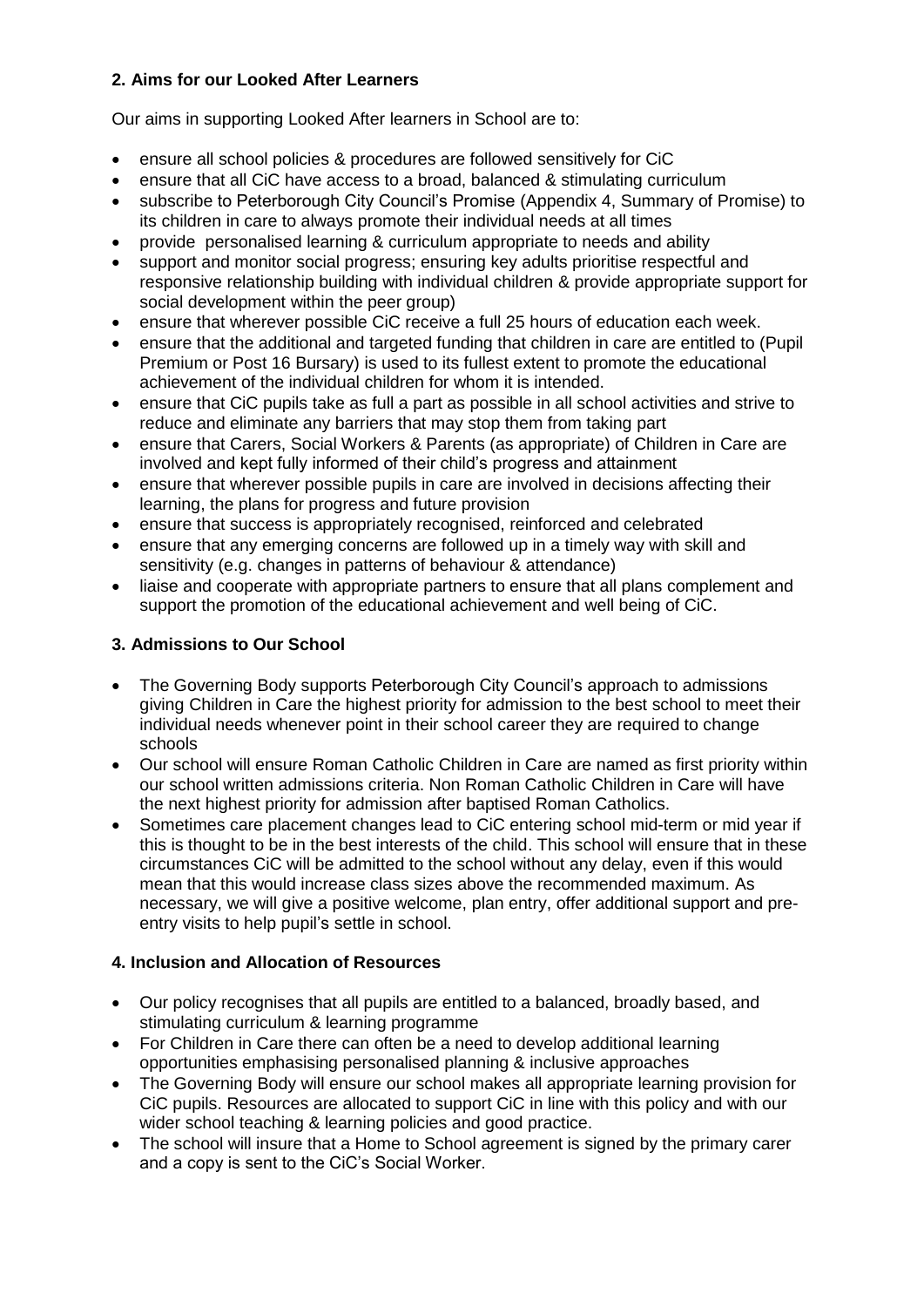The Governing Body will ensure that all children in care have access to the centralised funding provided by the government (pupil premium / 16 to 19 bursary) to which they are entitled and that the funds are used to meet the learning needs of the individual child concerned

## **5. Monitoring the Progress of CiC**

- Progress for CiC pupils in school is monitored and supported and is guided by school policies for teaching and learning
- We will monitor and track the achievement and attainment of CiC pupils at regular intervals. This will be formally reported to the Virtual School for Children in Care at termly intervals.
- We will ensure that the school makes an assessment of the pupil's needs and attainment on entry, to ensure continuity of learning
- We recognise the importance of Personal Education Plans (PEP) and understand that they are statutory school documents.
- The school will ensure that PEP's for CiC are completed within the statutory time scales as specified below by taking an active role in developing and reviewing the plan, including all stakeholders in the child's education.
- Wherever possible the PEP will be based on the individual personal planning and target setting that occurs as best practice with in the school, which will be amended according to the views of the partners involved in the meeting.
- We will ensure that the statutory Personal Education Plans are supported and systematically delivered within the appropriate timescales.
- The Social Worker for each CiC in school will initiate a Personal Education Plan. Virtual School for Children in Care in partnership with our Designated Teacher for CIC will ensure that the initial planning meeting will take place within 20 days of the pupil joining the school or entering care.
- Each PEP will be reviewed according to the needs of the pupil. The school will take the lead in reviewing the plan initially within 3 months of the first PEP meeting and subsequently at least within every 6 months.
- The pupil's views are actively and sensitively sought by the appropriate key partner (Designated Teacher, Social Worker, Carer).
- The views of the pupil and Carers are noted within the PEP Form and shared sensitively at the meeting. We aim to include the pupil in selecting appropriate targets and with decisions relating to school and learning.  *(see Appendix 5 - PEP Guidance)*

## **6. Attendance and Exclusion**

- The school will take specific steps to monitor the attendance of CiC and will notify all appropriate partners at an early stage if there is an indication that problems with attendance might occur.
- The school recognises that CiC are statistically much more likely to have a poor attendance record and are up to 5 times more likely to be excluded than their non-looked after peers
- The school will take all reasonable steps to ensure that exclusion is rarely used for CiC and then is always only as a last resort, after all other avenues have been explored.
- Ensure that should a Child in Care be identified as at risk of exclusion, then contact is made with the L.A. Inclusion Officer, the child's Independent Reviewing Officer and the VSCiC, to enable early intervention/preventative strategies to be instigated.
- The school will make arrangements for first day provision for any excluded CiC as it would for any pupil after day 6 of exclusion.
- The school will organise a PEP meeting as part of the re admission process if appropriate.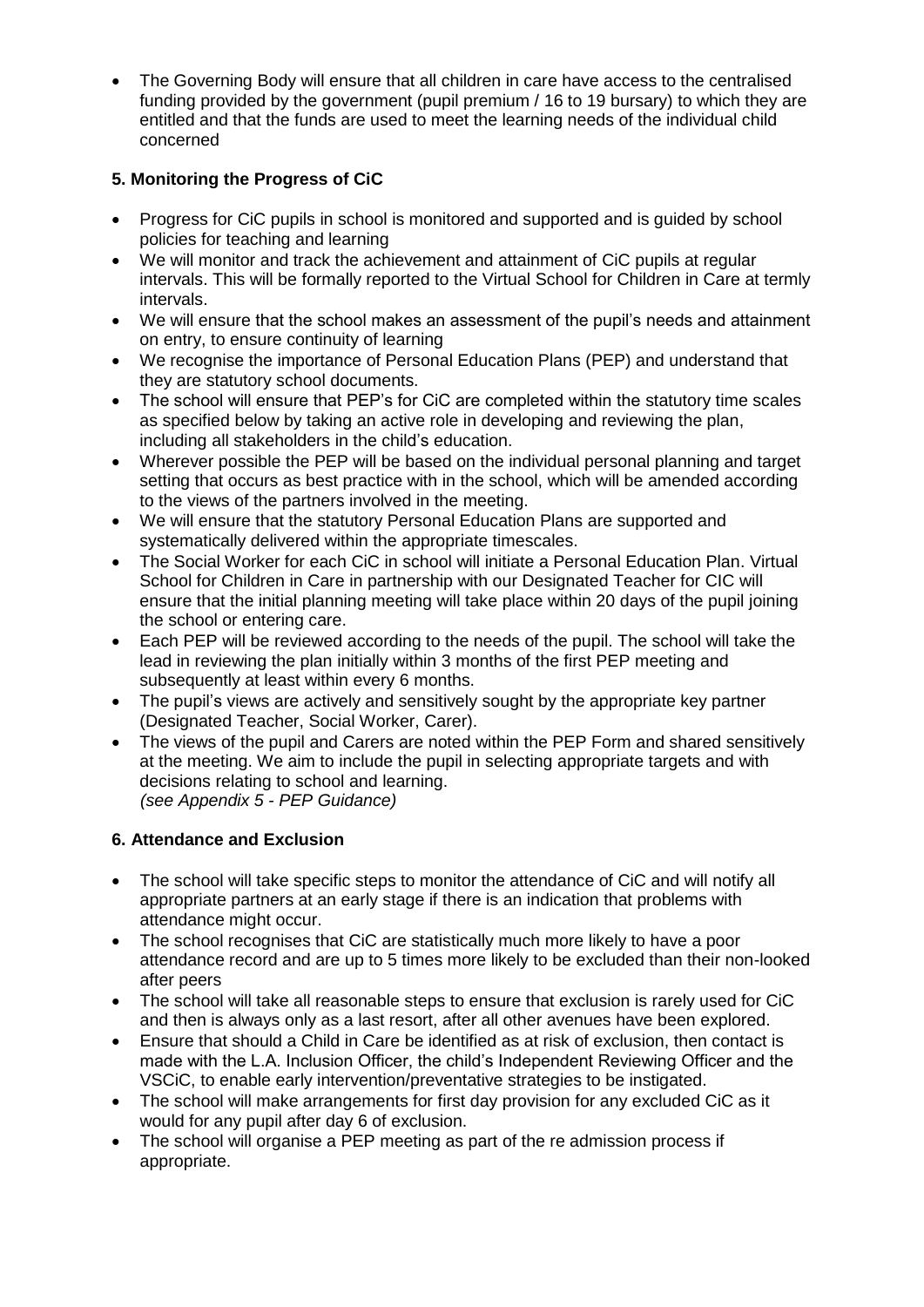## **7. Record Keeping and Information Sharing**

- Our Designated Teacher will coordinate record keeping for of all CiC in school
- Records will include individual learning plans, up to date progress & attainment records, PEP planning records and personalised information relating to care context as appropriate.
- These records will be maintained in a single place, having regard to the statutory nature of some of these documents and the confidential information that they contain.
- CiC status is appropriately 'flagged' in school information management systems, ensuring information & planning records are readily available as required
- We will ensure there is ready access to information and up to date contact details for Carers, Parents (where appropriate), Social Worker and the named contact in the VSCiC.
- All appropriate records will be forwarded to the new school promptly if there is a transfer to another school.
- Sensitivity is a priority in sharing information with members of school staff team. We are guided by best practice and on the 'need to know'. Wherever possible pupils' wishes are taken into account in sharing information within the staff team.
- The Designated Teacher will attend, or arrange for someone else to attend, or contribute in other ways to the Statutory Child in Care review process.

## **8. Appointments with in Staff and Governing Body**

- The school recognises that there is a statutory requirement to appoint a Designated Teacher for Children in Care and a Governor with responsibility for Children in Care. (*see appendix 2*)
- All staff and Governors share the corporate Parenting responsibility to act as a good parent of all children in care, wanting all professionals to act in a way that they would wish for their own children in similar circumstances.
- All staff and governors have a responsibility for the educational achievement and well being of CiC as a Corporate Parent. The work of the Designated Teacher and Governor with responsibility for Children in Care is to lead in this area, but they do not hold sole responsibility.

## **9. Staff and Governors' Development and Training**

- All staff and governors are encouraged to develop via reflective processes. We encourage ongoing engagement with relevant CPD to maintain and extend individual and team expertise in supporting Children in Care to progress.
- The school recognises that a specific grant is made to support the role of the DTCiC within the formula funding policy. This amount contributes to allowing the teacher to discharge their duties
- Our Designated Teacher makes particular efforts to develop good awareness and understanding of issues, guidance and developments associated with the Children in Care context. The DT disseminates knowledge and skills to colleagues in school as appropriate and necessary. Partnership working and collaboration with the LA & VSCiC is essential here *(see Appendix 3).*
- There is a specific statutory expectation that the Designated Teacher for CiC will be released to attend a programme of training each year to maintain and extend their personal expertise.
- Our designated Governor will attend appropriate briefings and relevant development opportunities provided by the LA & VSCiC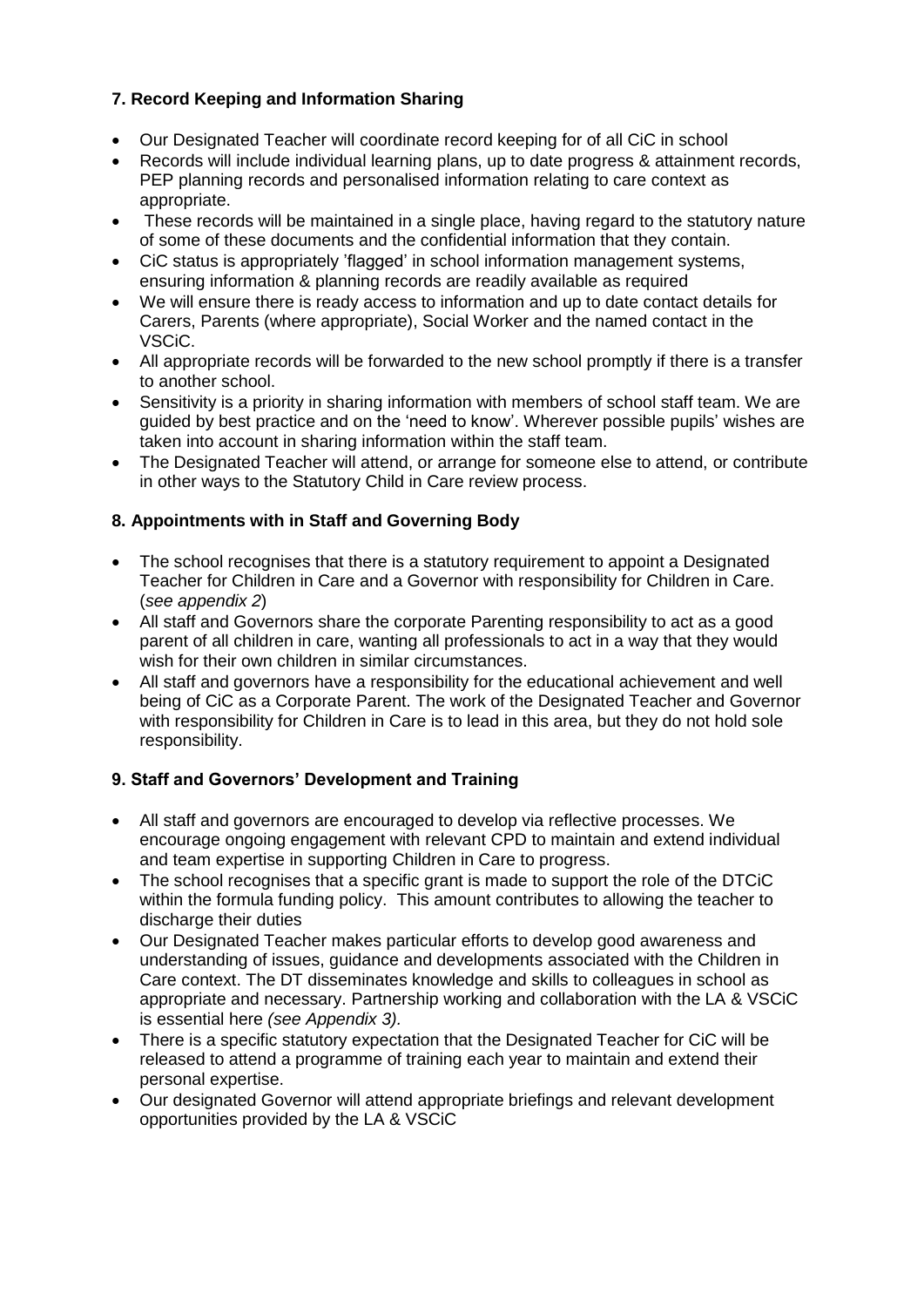## **10. Partnership Working**

- Our school values the views of Carers & Parents. We firmly believe in developing strong partnerships with Carers/Parents & Residential Care Workers to enable pupils achieve to their potential.
- We will develop close relationships and collaborative work to promote the learning and well being of individual children, both in and out of school.
- PEP meetings, other school liaison & consultation processes and informal day to day dialogue are all seen as good opportunities to enhance our partnerships.
- We recognise the essential contributions that external support services make in supporting Children in Care. We commit to developing positive partnerships with all involved. Our partnerships with community partners are extensive; some of our key partners for these Children include :-

*CiC Team (Foster Carers / Residential Key Workers, Social Workers, Family Support Workers, Virtual School for Children in Care, Head of the Virtual School. Other Local Authority Services; Educational Psychologists; SEN Team; Behaviour Support; Learning Support; Medical Officers; School Nurses; CAMHS; Education Welfare Officers; Social Care Sessional Staff/ Community Care Worker/ Residential Care Staff; Youth Offending Service; Locality Team Workers; Independent Review Officers; Advocacy Services.* 

## **11. School CIC Policy Review and Evaluation**

- Our CiC policy is of highest importance
- We will undertake a review of both policy and relevant best practices each year
- The outcomes of this review are linked directly to school development processes and the School Development & Improvement Plan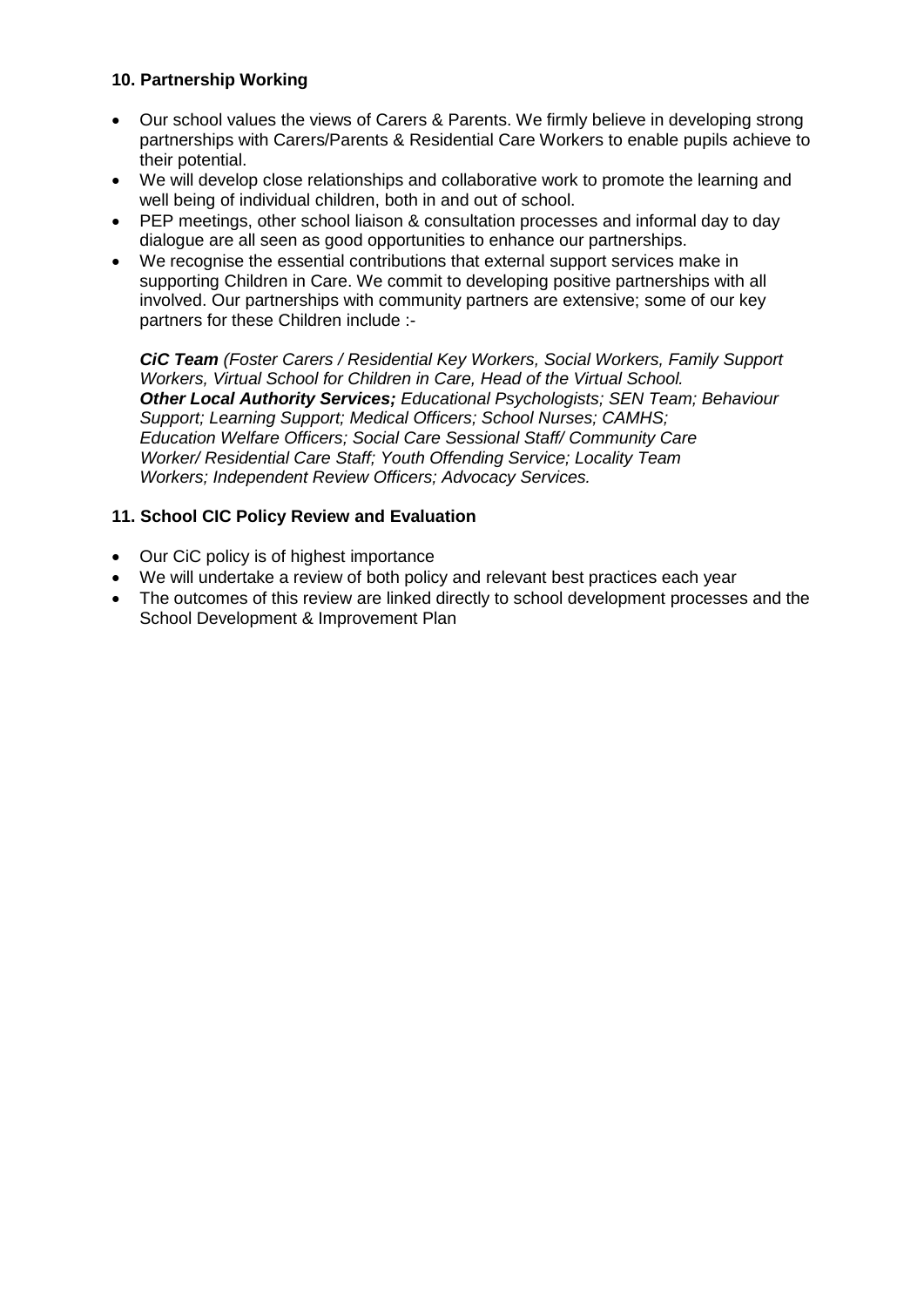## **APPENDIX 1 - Who are Children in Care (CiC) / Looked After Children (LAC)**

Under the Children Act 1989, a child is looked after by a local authority if he or she is in their care or provided with accommodation for more than 24 hours by the authority. Looked After Children may fall into one of following groups:

- Children who are accommodated under a voluntary agreement with their parents (section 20)
- Children who are the subjects of a care order (section 31) or interim care order (section 38)
- Children who are the subjects of emergency orders for their protection (sections 44 and 46)
- Children who are compulsorily accommodated this includes children remanded to the local authority or subject to a criminal justice supervision order with a residence requirement (section 21).

The term 'in care' refers only to children who are subject to a care order by the courts under section 31 of the Children Act 1989; they may live with foster carers, in a Children's home, in a residential school, with relatives or with parents under supervision.

Children who are cared for on a voluntary basis are 'accommodated' by the local authority under section 20 of the Children Act; they may live in foster care, in a Children's home or in a residential school. All these groups are said to be 'Looked After Children' (LAC). They may be Looked After by Peterborough City Council, or may be in the care of another Local Authority, but living in or attending a school in Peterborough.

In practice the terms Children in Care and Looked After Children are used interchangeably. It is Peterborough's preference that Children in Care is used to described all of the children who fall into the categories above.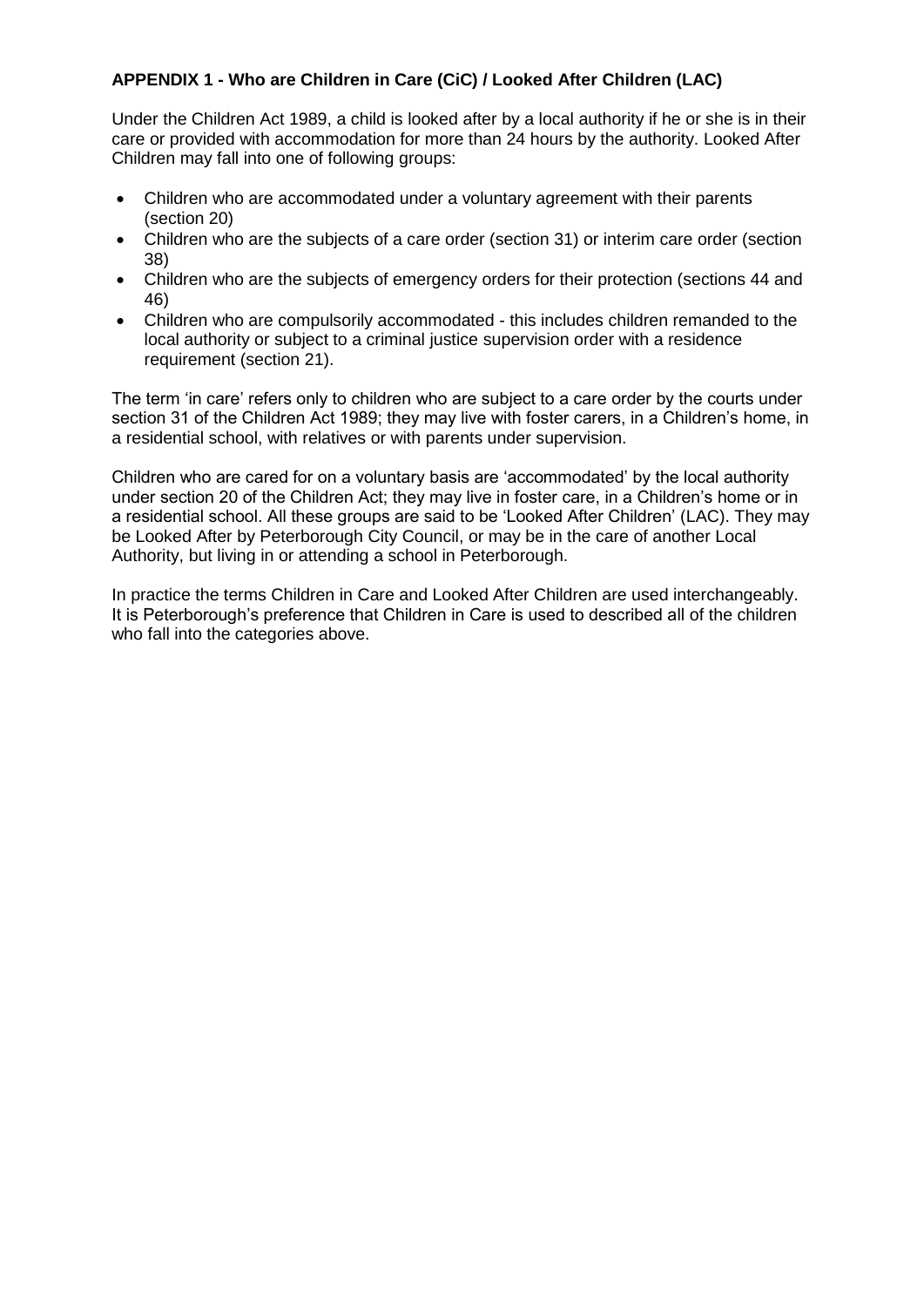## **APPENDIX 2 - School Roles and Responsibilities**

#### **Rationale for Roles and Responsibilities**

Children in Care are one of the most vulnerable groups in society and it is widely recognised that they underachieve in education & learning contexts compared to their peers. Evidence strongly suggests that poor outcomes and qualifications impact significantly on subsequent life chances. In particular they experience:

- high level of instability, disruption and change in school placements
- poor involvement in extra curricular activities/positive activity out of school
- inconsistent attention paid to out of school learning & homework.

This can often result in:

- poor attainment, exam success and qualifications gained in comparison with the general population
- underachievement in further and higher education
- low self esteem & confidence, disengagement from learning, training & subsequent employment

Many children who remain in care are there because they have suffered abuse or neglect. To date the outcomes achieved by CiC have been unacceptably poor. Central Government, Peterborough City Council and schools are committed to addressing this disparity. Our role as corporate parents means that in school we all have a part to play mindfully applying the principles of good parenting by:

- Prioritising learning and achievement, and raising standards
- Ensuring we have high expectations and aspirations for each YP
- Skilled listening to children, ensuring YP involvement in decision making
- Promoting inclusion and personalised approaches to learning
- Providing stability, continuity, consistency and building meaningful relationships across school and home contexts
- Taking our corporate responsibilities seriously
- Intervening early to support success and solve difficulties
- Promoting good practice in early years learning experience
- Celebrating success, reinforcing achievements, providing timely incentives & rewards

## **Headteacher and SLT Roles and Responsibilities:**

- To ensure that provision / outcomes for Children in Care are specifically recorded or mentioned in:
- School Improvement Plan & the SEF
- All appropriate school policies and procedures
- Any issued reports on : -

behaviour, sanctions, exclusions; praise and rewards; public examinations and SATs (analysis and entries); student progress in relation to targets & FFT; extra curricular; activities and successes; attendance; gifted and talented provision; admissions; student voice activities/school council; complaints; student destinations; work experience; CPD for staff.

To provide an annual report on the provision for, and progress of, Children in Care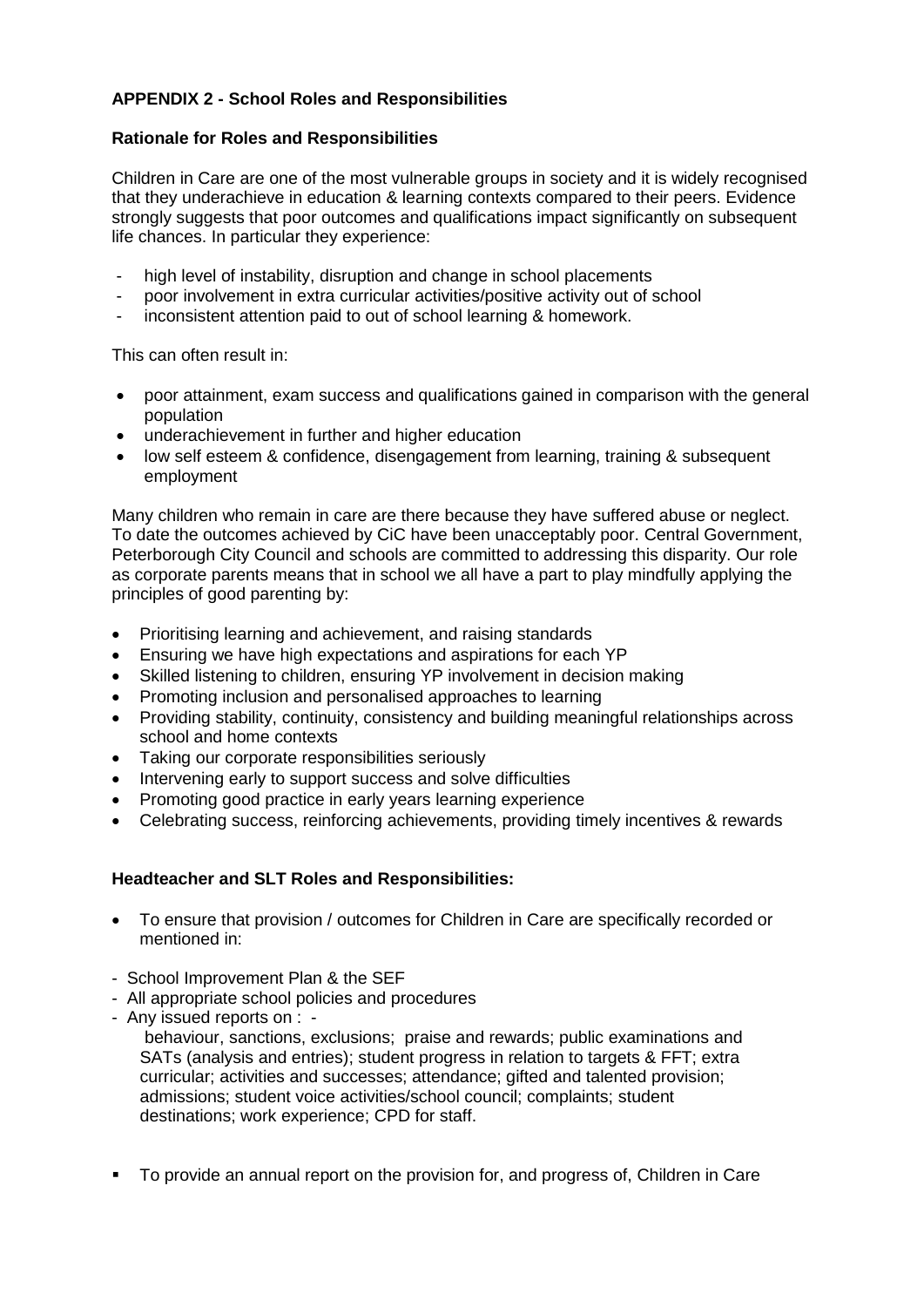to the Governing Body.

- To make it clear to staff and other school stakeholders that many Children in Care require sensitivity and positive personalised planning above and beyond most peers and that school policy clearly supports this approach.
- To give the Designated Teacher for CiC the time and facilities to carry out his/her job description fully and effectively, and to support them at all times in their work.
- To show a personal commitment and involvement with Children in Care in the school.
- To challenge negative stereotypes of Children in Care, and to insist on the highest of expectations in terms of Looked After Children achieving their potential.
- To give Children in Care the highest priority, in terms of admissions to the school even when there is over subscription.
- To provide CPD for staff on issues pertaining to Children in Care and to ensure that the DT attends regular network meetings and training.

## **Designated Teacher Roles and Responsibilities:**

- To be an advocate for CiC within school
- To be aware and build relationships with all CiC in school and ensure the availability of all relevant details/records from school record-keeping systems as required
- To attend relevant CPD and Networks about CiC
- To act as the key liaison professional for other agencies and carers in relation to CiC, seeking advice from the ETCiC & other professionals as appropriate.
- To ensure that CiC receive a positive welcome on entering school, especially mid year and, if necessary, offer additional support and a pre-entry visits to help the new pupil settle.
- To ensure that all CiC have an appropriate PEP that is completed within 20 days of joining the school or of entering care (see Appendix 3 PEP Guidance) and ensure that the young person contributes to the plan
- To keep PEPs and other records up to date and review PEPs at transfer and at statutory intervals
- To convene an urgent multi-agency meeting if a CiC is experiencing difficulties or is at risk of exclusion
- To ensure confidentiality on individual children, sharing confidential and personal information on a need to know basis, bearing in mind the wishes of the individual pupil
- To act as the key adviser for staff and governors on issues relevant to CiC
- To ensure that care and school liaison is effective including invitations to meetings, parents evenings and other school events
- To a actively encourage and promote out of hours learning and extra curricular activities for CiC
- To ensure a speedy transfer of information, records and coursework, where appropriate, when a CiC transfers to another educational placement
- To contribute information to CiC reviews when required
- To report to the Governing body on a termly basis on CiC in the school and inform of relevant policy and practice development.
- Reports to governors to include:
	- the number of CiC on roll
	- the number that have a Personal Education Plan
	- attainment and progress of individuals/group of CIC
	- comparisons of attainment and progress to others in school
	- interventions implemented to address gaps/difficulties
	- their attendance compared to other pupils
	- their attainment (SATs/GCSEs) compared to other pupils
	- the number of fixed term and permanent exclusions
	- the destinations for pupils who leave the school.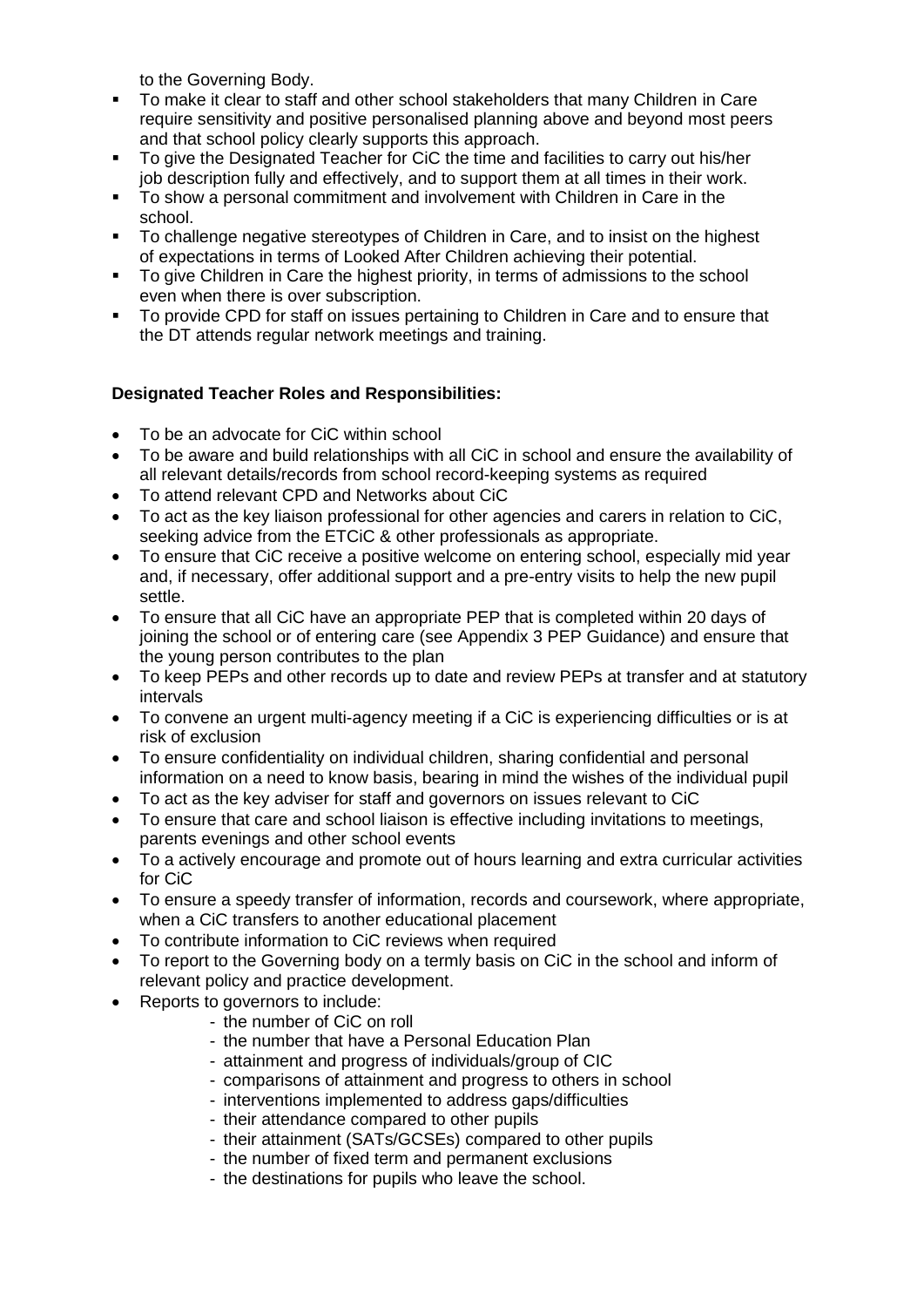- To agree with the social worker the appropriate people to invite to parents' evenings etc
- To attend governor meetings as appropriate e.g. admission, disciplinary and exclusion of CiC.
- To arrange a mentor or 'befriender' (adult and /or pupil) to whom the young person can talk particularly when the pupil is new to school
- To Ensure that any Special Educational Needs are addressed in conjunction with the SENCo and in accordance with the Code of Practice for SEN. (CIC are 6-8 times more likely to have an SEN Statement than other pupils in school

#### . **School Staff Roles and Responsibilities:**

- To follow school procedures, policies and best practice in line with school mission and principles.
- To keep the Designated Teacher informed about a CiC's progress
- To have high expectations of the educational and personal achievements of CiC.
- To positively promote the raising of a CiC's self esteem.
- To ensure any CiC is supported sensitively and that confidentiality is maintained.
- To be familiar with the school's policy and guidance on CiC and respond appropriately to requests for information to support PEPs and review meetings.
- To liaise closely with the Designated Teacher where a CiC is experiencing difficulties
- To contribute to regular liaison with social care colleagues and other appropriate professionals and keep carers fully informed at all times
- To keep appropriate records and maintain appropriate confidentially; to make these available to the DT, other professionals, parents/carers & YP as appropriate

## **School Governing Body Roles and Responsibilities:**

- To use official exclusions **only** as the very last resort and in line with the school's exclusion policy, and relevant national guidance, being mindful to the difficulties this may create in the care placement. CiC should have 'first day' provision following any exclusion
- To ensure that the admission criteria and practice prioritises CiC according to the latest Admissions Code of Practice
- To ensure all governors are fully aware of the statutory duties and requirements to promote learning and achievement for CiC
- To ensure that an appropriately qualified and experienced Designated Teacher for CiC is appointed and has a job description in line with the Statutory Guidance for Designated **Teachers**
- To liaise with the Head teacher, Designated Teacher and all other staff to ensure the needs of CiC are met
- To nominate a governor with responsibility for CiC who liaised regularly with the Designated Teacher
- To read and respond appropriately to regular reports from the Designated Teacher
- To ensure that the school's policies and procedures give CiC equal access in respect of: admission to school, National Curriculum and examinations (academic and vocational), out of school learning and extra curricular activities, work experience and careers guidance.
- To review the effective implementation of the school policy for CiC annually
- To ensure that the Designated Teacher is invited to any exclusion meetings of CiC

#### **School Improvement Partner Role and Responsibility**

• To specifically check on progress of CiC and systems in place to support them at each of their liaison meetings in school.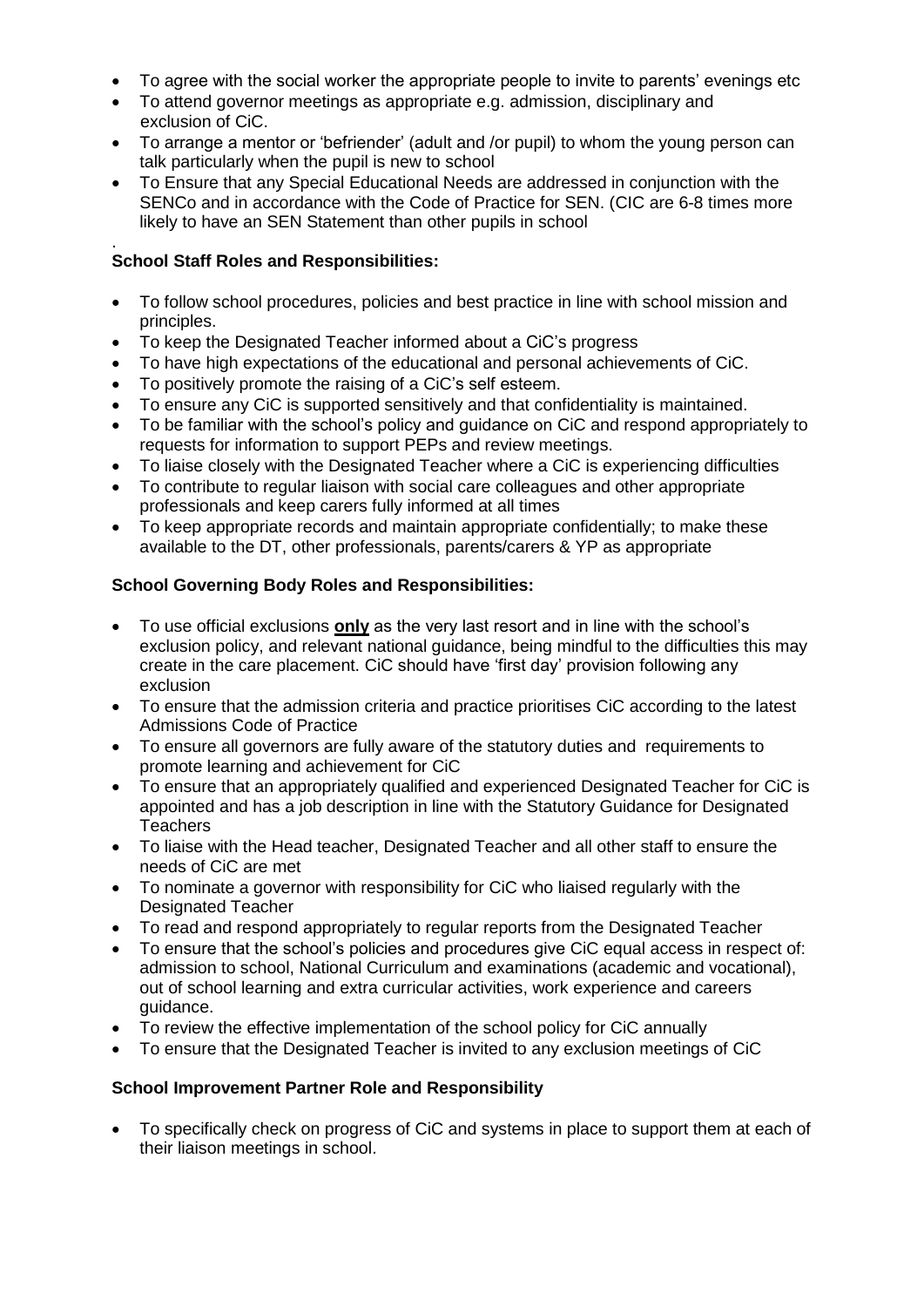## **APPENDIX 3 - Partnership With The Virtual School For Children In Care VSCiC**

School & the Designated Teacher for CIC will develop positive partnerships with the VSCiC by:-

- Contributing to termly Designated Teachers meetings which involve sharing of good practice & information, CPD linked to the CiC context and valuable opportunities for DT networking.
- Engaging in other relevant LA CPD programmes and following 'sign posts' provided to relevant training opportunities.
- Accessing support via coaching, reflective practitioner support as requested or necessary.
- Work with LA to ensure every CiC on a school roll has an appropriate PEP as early as possible; certainly within 20 days of coming into care or being placed in Peterborough..
- Ensure every PEP is reviewed in line with best practice.
- Collaboration to help Designated Teachers access Social Care Teams and multi-agency support (where necessary VSCiC acts as a conduit for information flow both ways, as appropriate).
- Seeking advice and support to find alternative approaches to exclusion within the LA for CiC 'at risk'; arranging 'first day' provision for 'last resort and unavoidable' fixed term exclusions
- Establish good working relationships, developing regular liaison routes between Designated Teacher and the VSCiC; engaging in collaborative problem solving.
- Taking a proactive approach in identifying SEN & additional needs; working collaboratively with LA in line with SEN policy to ensure needs are met
- Working with LA partners to provide smooth transitions between key stages, schools and providers, including mid-phase transfers & appropriate alternative provision

Our Designated Teacher and staff will work with the VSCiC to remain up to date on relevant issues relating to Children in Care on a continuous and regular basis. The VSCiC will provide broker support to school as appropriate, but the school will seek appropriate support from other universal teams (e.g. Behaviour Support Service, Educational Psychology, SEN Assessment Team, Learning Support Service, other advisors/specialists & provision, CAMHS).

**N.B.** Given the geographical barriers and vulnerability of 'Out of Authority' CiC, the role of Designated Teacher is again very important for those students placed by other LAs in Peterborough. The Virtual School of the 'placing LA' should develop close links with Designated Teachers, with visits and all appropriate phone/email support. The Peterborough VSCiC can provide support with liaison if barriers or difficulties emerge here, but the role of the PeterboroughVSCiC is in supporting schools in the city

#### **Local Authority contact details for the VSCiC are:**

Brian Roberts Head of Virtual School 01733 863909 / 07920 160773 [brian.roberts@peterbrorough.gov.uk](mailto:brian.roberts@peterbrorough.gov.uk) 01733 863677 [virtualschool@peterborough.gov.uk](mailto:virtualschool@peterborough.gov.uk)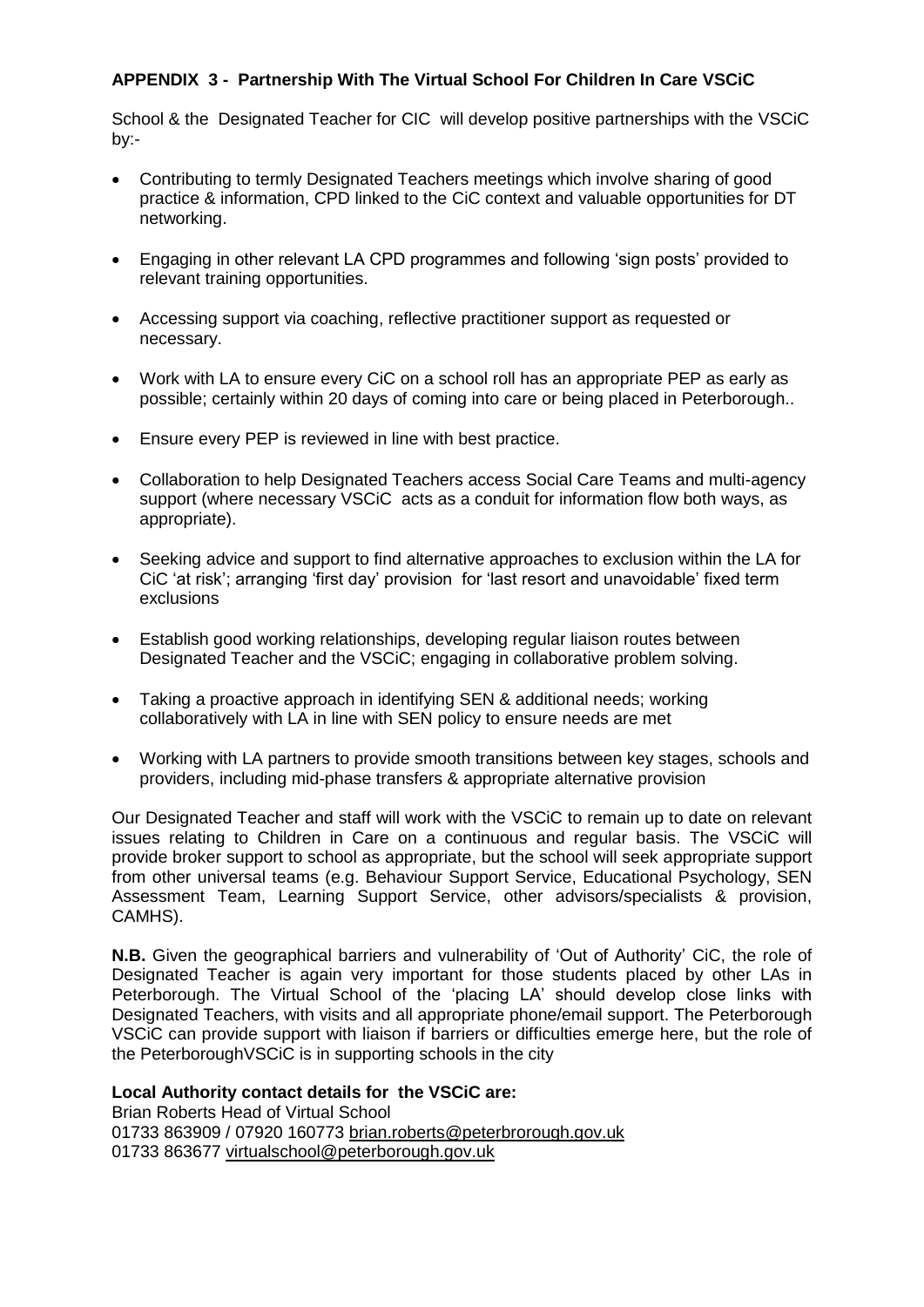



#### **APPENDIX 4**

## **Promises to our Children in Care**

We want children in care, like every child and young person in Peterborough to have high aspirations about what they can and will achieve. Therefore we have listened carefully to the views of our children in care and the Corporate Parenting Panel to develop our pledge.

Peterborough City Council promises the children that we take into our care that:~

- We will always be honest with you and only promise the things we know we can make happen.
- Children are at the centre of everything that we do and therefore your views are important. We expect that all adults working with you are committed to listening to you and giving your views high priority in every decision that is made.
- We promise that all adults who work with children in care will always act in the child's best interests in the same way as they would expect parents to treat their own children. This means that they will want the best outcomes for you and will always try to involve you in the decision making process, but will also explain why something that you might have wanted to happen cannot.

We believe that being taken into care should not hold anyone back. Peterborough City Council will always have high expectations of what children in care can do and what they can achieve. The Council is committed to supporting children in care to achieve their full potential.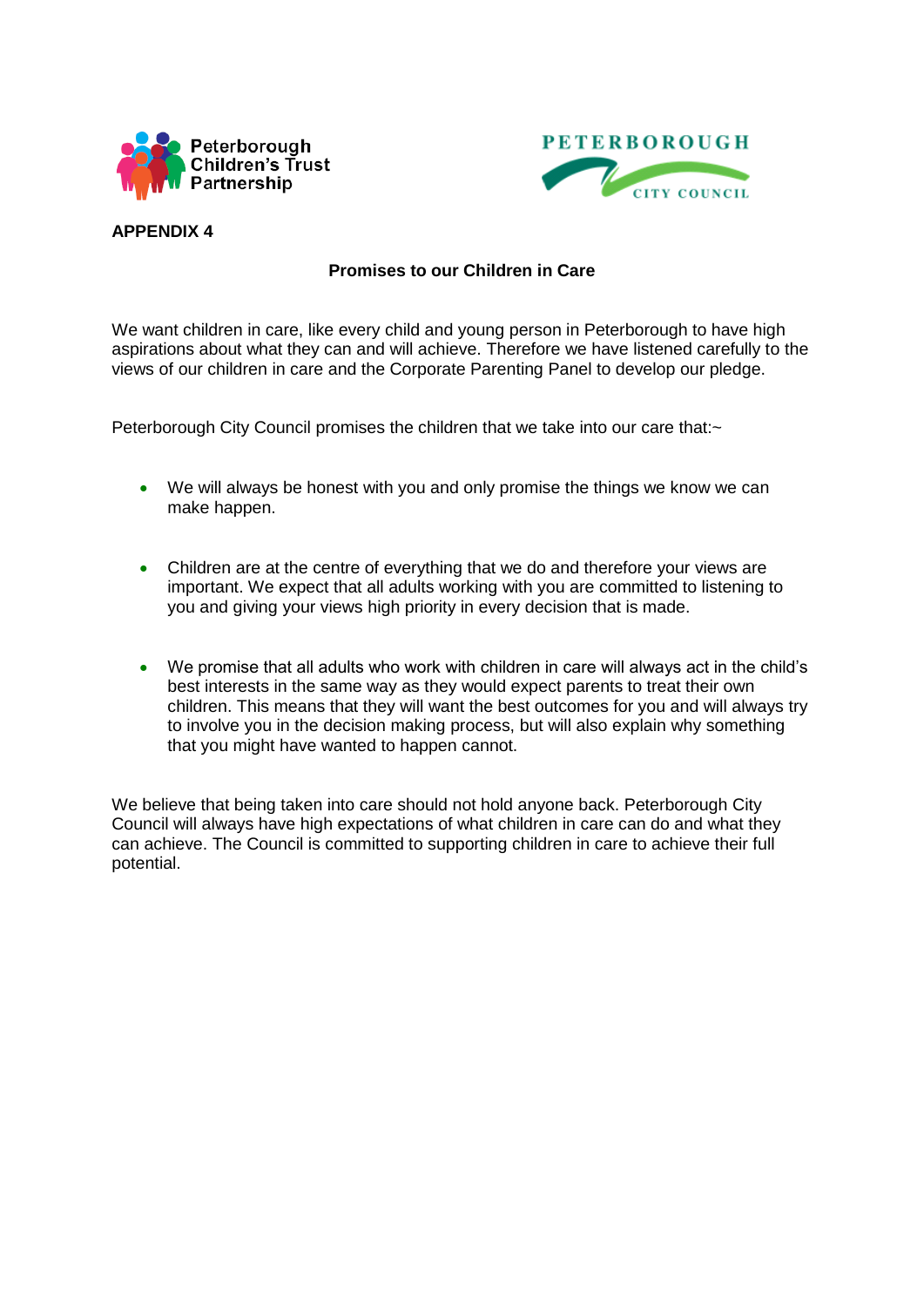#### **Health Promises**

## *This means that Peterborough City Council will*

- **Work with Doctors, Nurses, Dentists, Opticians and other health professionals to ensure that they understand the challenges that children in care face so that they can give the best possible support and treatment to you**
- **Expect your carers to encourage you to eat healthily and to have regular health and dental checks**
- **Expect your carers to support you to attend your health assessment and medical appointments**
- **Expect your carers to support and encourage you to take part in at least 2-3 hours sport or exercise that you enjoy each week**

#### **Day to Day promises**

## *This means that Peterborough City Council will*

- **Give written information about where you are going to live before you meet the carers and make sure that you have a proper introduction to your new home**
- **Avoid moving you if at all possible**
- **Try to keep you and your brothers and sisters together, but if its not possible, make sure you see each other regularly and know where everyone is living, if appropriate**
- **Expect you to be treated equally, as one of the family**
- **Make sure that carers understand how to help you to feel just like anyone else and ask how you want to explain your living arrangements to other people**
- **Make sure you have a holiday at least once a year**
- **Make sure that you have a bank account and Children's Trust Fund set up for you**
- **Ensure that you can follow your own religion if you choose to do so**
- **Support you to stay in care up to the age of 18 if that is what you wish, and beyond 18 if continuing onto higher education or training**
- **Make arrangements for you to stay in touch with or stay on with your carers after 18.**
- **Make arrangements for you to take an active role in positive community activities**
- **Give you the opportunities to undertake cultural and leisure activities**
- **Put plans in place to discourage you from becoming involved in anti social behaviour or crime**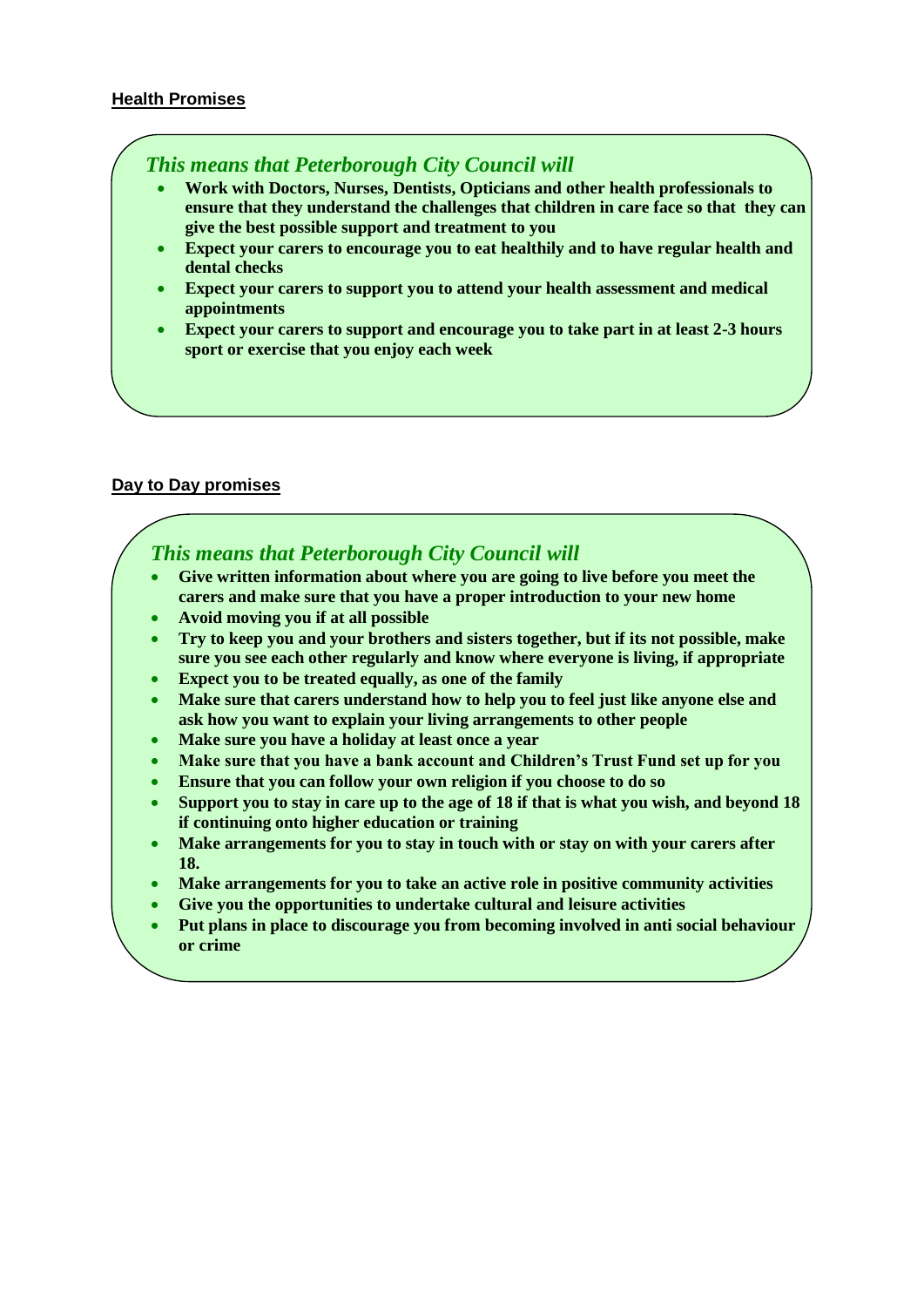*This means that Peterborough City Council will*

- **Make sure that younger children can attend a nursery at the age of 3 or 4**
- **Make sure that you get a place at the school which best meets your individual needs**
- **Make a personal education plan with you, your carers, your social worker and the school that gives you the help and support you need to learn and achieve your full potential**
- **Expect carers to take an active interest in your education, attend consultations with teachers and other school activities. They will also need to encourage and support you to complete homework and coursework to the best standard you can**
- **Work with Teachers, schools and other education professionals to ensure that they understand the challenges you face so that they can give you the best possible support and advice**
- **Meetings should be arranged that don't involve you missing lessons or always having the meeting in school**
- **Make sure that you have access to a computer and other equipment, experiences and visits that you need as part of your education or training**
- **Support all young people financially and practically onto college and university if they are able**
- **Organise events that celebrate your achievements on a regular basis**

## **Participation promises**

 *This means that Peterborough City Council will*

- **Help you run a Children in Care Council to give everyone the opportunity to have their say**
- **Encourage you to contribute to improving how things work for all children in care**
- **Develop a website that allows you to communicate with other children in care safely & securely.**
- **Work with young people and community organisations to provide information about volunteering and give you access to opportunities to help others.**
- **Give you support to develop your interests and talents**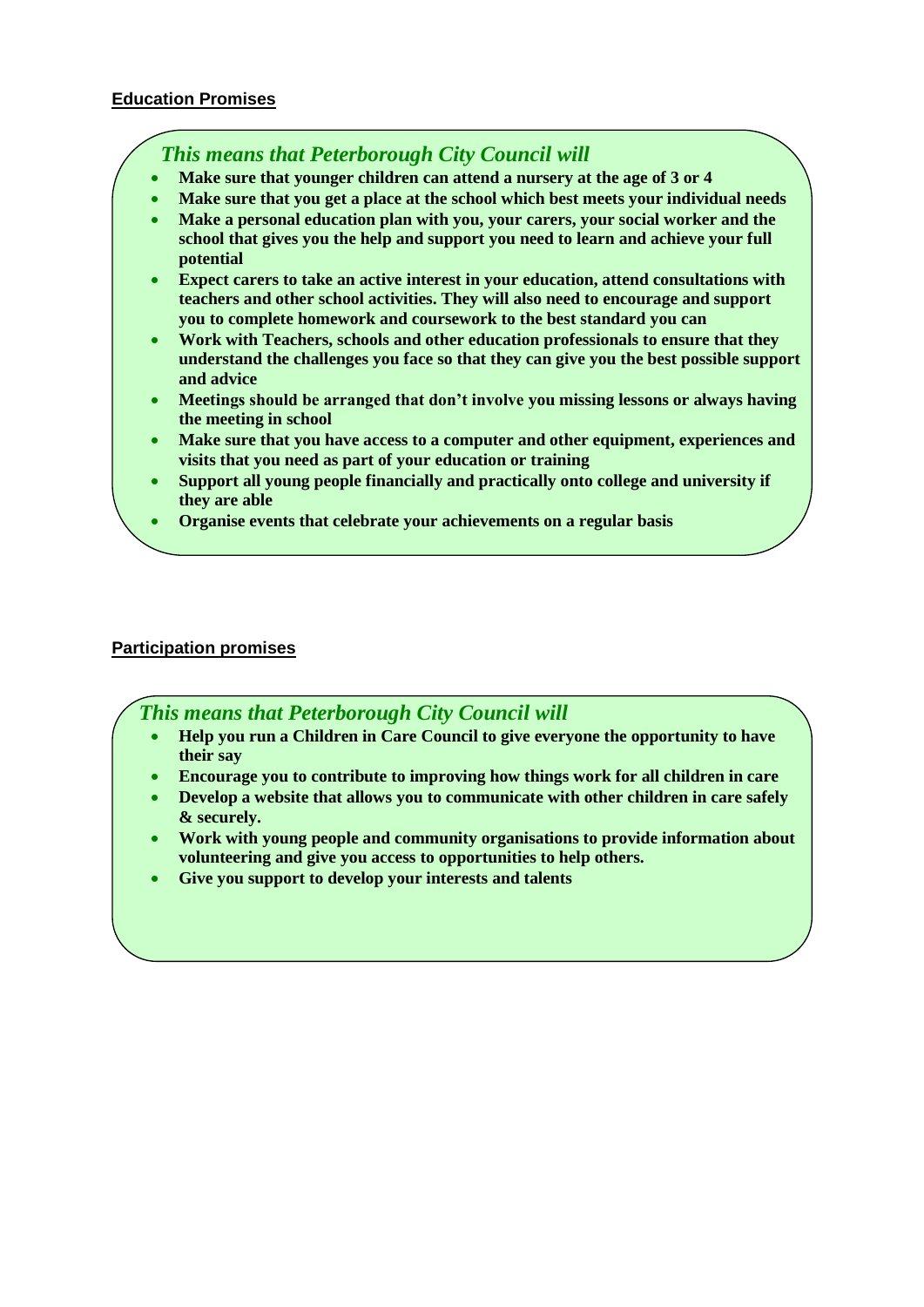#### **Economic Promises**

## *This means that Peterborough City Council will*

- **Ensure that you can stay in care until you are at least 18 if you want and we will stay in touch with you until you are 21 and up to 24 in some circumstances**
- **Require Carers to help you to know how to budget, cook and learn the skills needed to live independently like any other young person**
- **Provide opportunities for you to learn life skills away from your home**
- **Provide a named worker to support you into independent living and develop and review plans and provide written information about your rights and financial entitlements**
- **Carers, named workers and other staff will be available if you need someone to talk to.**

## **Care Promises**

 *This means that Peterborough City Council will*

- **give you clear information and contact details of who you can contact in an emergency**
- **make arrangements for adults to see you at least as regularly as legally required and give you the time to get to know them by spending quality time together**
- **Ensure the workers plan meeting times with you and attends them punctually**
- **Makes and supports the arrangements for you to see and keep in touch with your family and friends if appropriate**
- **Check with you to assess the quality of what we do**
- **Involve you in all decisions affecting your life**
- **Celebrate your success and achievement**
- **Support you by giving information on how to get an independent advocate/visitor and ensure that we have a clear complaints procedure**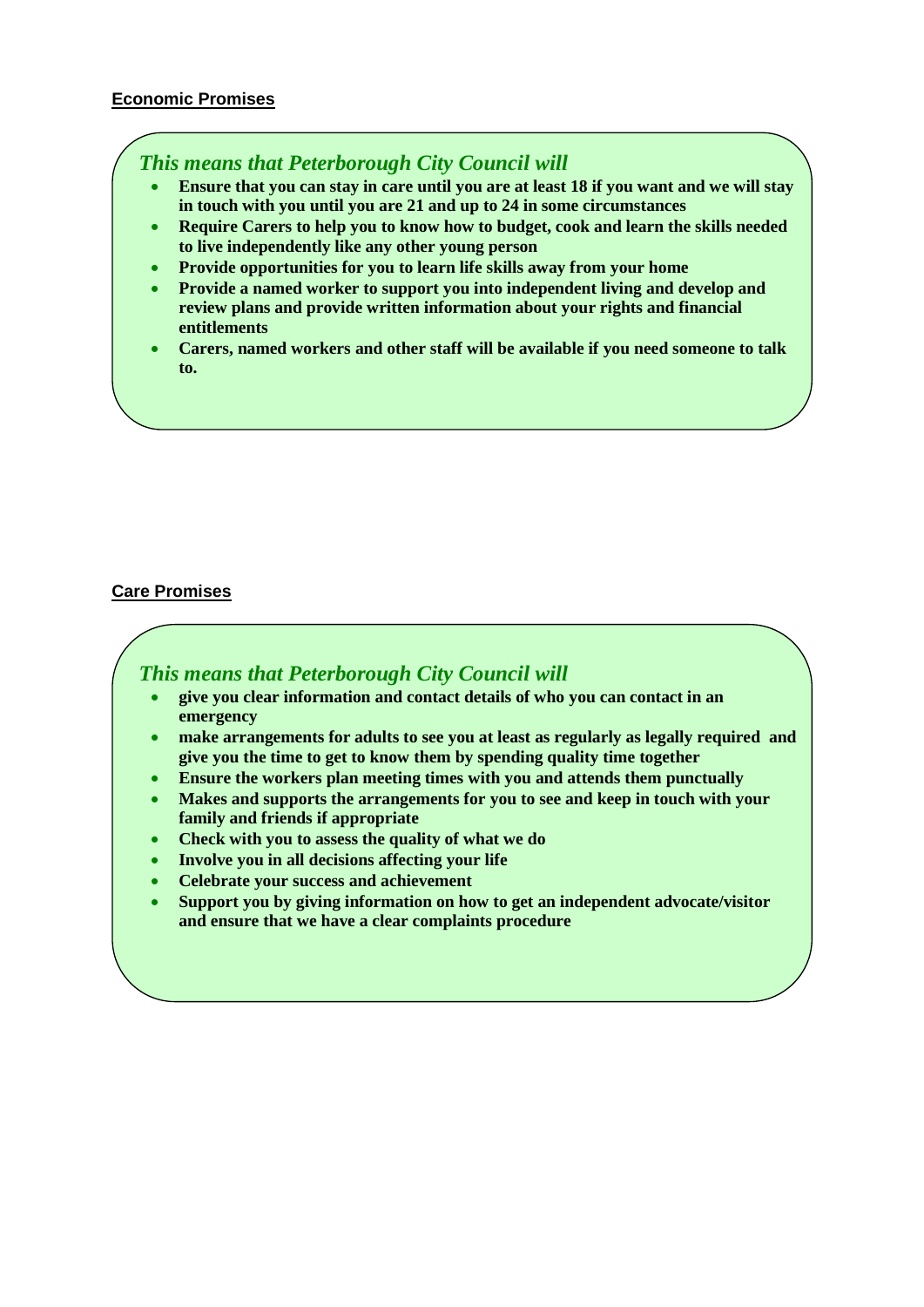## **APPENDIX 5 - PEP Guidance**

In order to meet our obligations and support the children in our care our practice reflects the following.

#### **The Initial personal education planning process**

The initial PEP is written to present to the 28 day review. Therefore a meeting needs to happen within 21 days of a child being taken into care.

To initiate the PEP the Social Worker will inform the VSCiC of the fact that a child has been taken in to care. The VSCiC (ATCiC) who will attempt to chair the initial PEP meeting. The VSCiC distributes the pre-filled template of a PEP document to the school. (*Within five working days of being notified of that the child has come into care*).

The Designated Teacher for Children in Care (DTCiC) in our school is responsible for the completion of Section 2 Schools evaluation of the PEP as far as they are able. This can be delegated if the school feels that this is appropriate. Section 2 aims to identify the teaching & learning needs of the child. A planning meeting is held with in 21 days of the child coming into care and is co-ordinated by the VSCiC. This initial PEP is normally chaired by the VSCiC, but must include the Designated Teacher or school representative, the Social Worker and the Carer / Residential Key worker. The young person should be encouraged to attend (if appropriate), but their views about their education must be obtained. There are documents that may aid Carers / Residential Key Workers and children to make a more considered response to the process and official documents for both the Social Worker and School to fill in.

The short term & long term aspirational educational targets are written up as a formal plan which will form the formal Personal Education Plan for the child (Initial PEP document Section 3a). It is this document that is reviewed. The short term educational targets should use bullet points to record the decisions made. These will normally reflect the normal school targets that are provided for all pupils and provide guidance to the carers, social workers and the children themselves about how to achieve the targets. The short term educational targets should naturally support the long term aspirational targets. In the initial PEP meeting many of the short term targets are likely to be actions aimed at ensuring that the child is coping with the experience of being in care. At this stage there is no requirement that all areas of the plan documentation or all actions are completed.

It is accepted that the long term aspirations may not change much from one review to another.

It is suggested that the date of the review meeting is agreed at the end of the initial PEP meeting, giving time to make sure that the formal review can be presented to the 3 month care plan review. This practically means that the initial review meeting should be booked approximately 2 ½ months after the date of the initial PEP meeting. Best practice would encourage all review meeting dates to be agreed at the end of the preceding meeting.

The completed PEP documents must be distributed to the Young Person, carer, school, social worker and the VSCiC and any other significant participant.

#### **The PEP review meeting**

The purpose of a formal review meeting is to consider the educational needs of the child concerned and allows all partners a formally opportunity to understand how they can best support the young person to achieve the best possible educational outcomes. At a minimum the attendance at the PEP review meeting should be the DTCiC or school representative,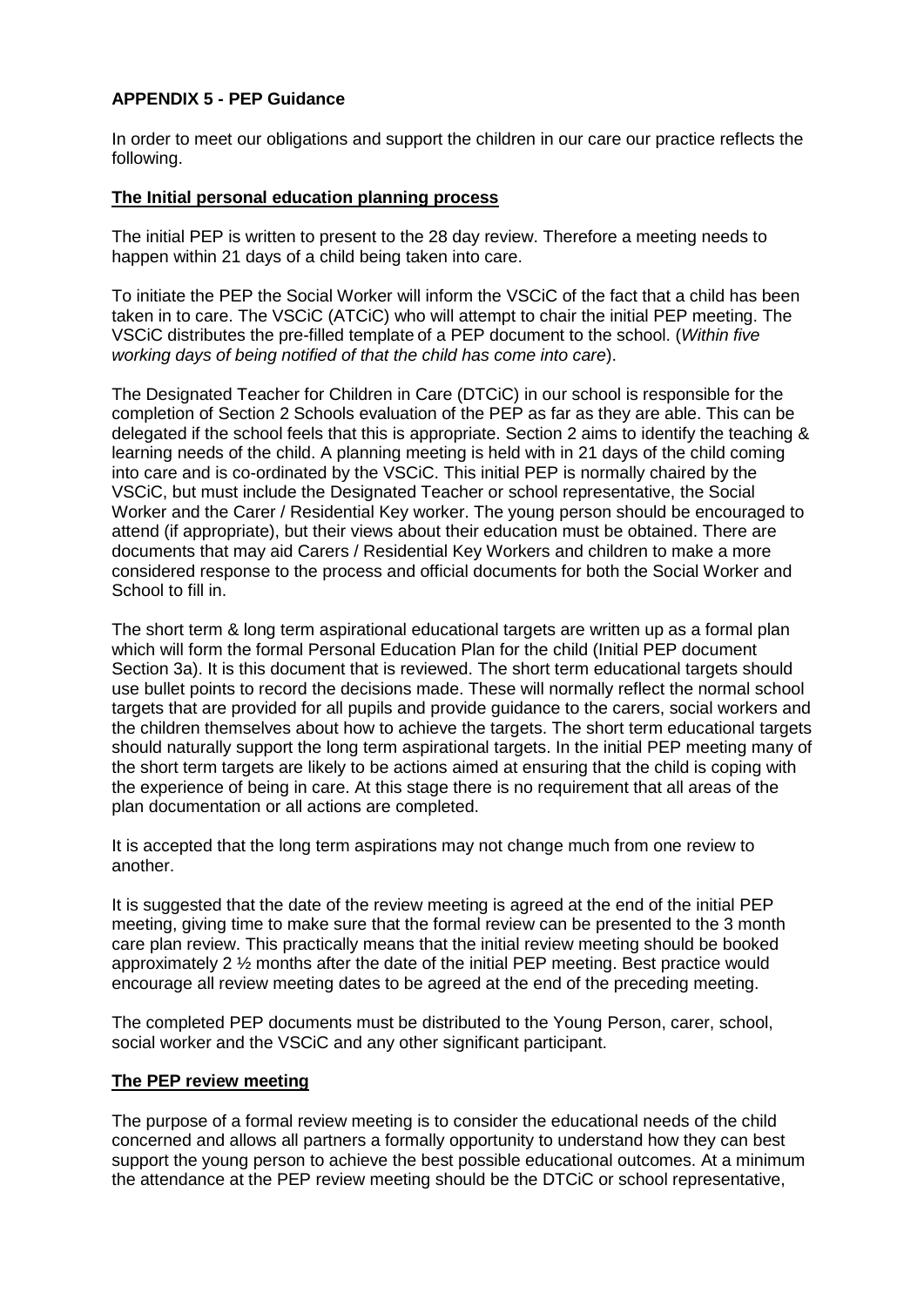the social worker, the carer / residential key worker and the young person if appropriate. The VSCiC would attend if their attendance would serve to improve the decisions that were made relating to the education of any young person. This may well be the case, but the attendance of the VSCiC is not a prerequisite for the meeting to go ahead and it will be impossible for them to be expected to attend every meeting. With this in mind the responsibility for coordinating all of the review meetings and distributing the completed documentation is transferred from the VSCiC to the DTCiC in the school concerned. If a young person changes schools then it is likely that this is a significant change and the VSCiC would normally attempt to attend the subsequent PEP meeting. Whether a new PEP is started or the existing PEP is review will vary from individual to individual.

The review and evaluation of the plan occurs when $\sim$ 

- a) The formal review which must happen within three months of the PEP being drawn up and then at six monthly intervals. If the child has Special Educational Needs then one of the PEP reviews needs to coincide with the Annual Statement Review. This will mean that the frequency of one meeting will need to be altered so that one of the PEP's coincides with the annual review meeting. The frequency of one PEP meeting may also be altered to work around school holidays when school staff may not be available to co-ordinate the meeting. In any case when the timings of a meeting is altered then the meeting should always be brought forward so that the PEP reviews are held within the statutory time scales.
- b) The PEP can formally be reviewed at any point if there is a significant threat to the placement and / or a change in the educational needs of the child concerned. A period of exclusion is likely to be a significant episode as this is likely to indicate that the plan may not be working as planned.

At any PEP review the participants should consider how the Pupil Premium / Post 16 Bursary will be used. There are spaces on the forms to record any decisions about this.

We need to make sure that we take into account the concerns of the young person and their aspirations. The children's view forms are currently being piloted by the VSCiC to help children to express their views. These sheets do not need to be used if there are other mechanisms in place to collect and record their views. There is also a sheet to brief a young person who wants to discuss their education at a meeting rather than filling in a form. In the new guidance for DTCiC they are expected to help the young person communicate their views, but in practice the adult with the best relationship with the child should support them in expressing their views.

The review documentation (PEP document Section 3b) should be completed at the formal meeting. All other sections of the PEP need to be altered only if there is a change in circumstances. It would be unlikely that the long term aspirations for any Child in Care would change from PEP to PEP review and from review to review. All targets really need to be based on measurable outcomes. Each PEP review should evaluate the Pupil Premium/16-19 Bursary use provision and / or make suggestions for additional support that would be appropriate to increase the educational achievement of the Young Person concerned.

The DTCiC is then responsible for completing the documentation (although the work might be delegated) and the completed forms are then sent to the VSCiC to place on the system. The VSCiC will distribute the documents to partners so that the team is aware that a PEP review has been completed.